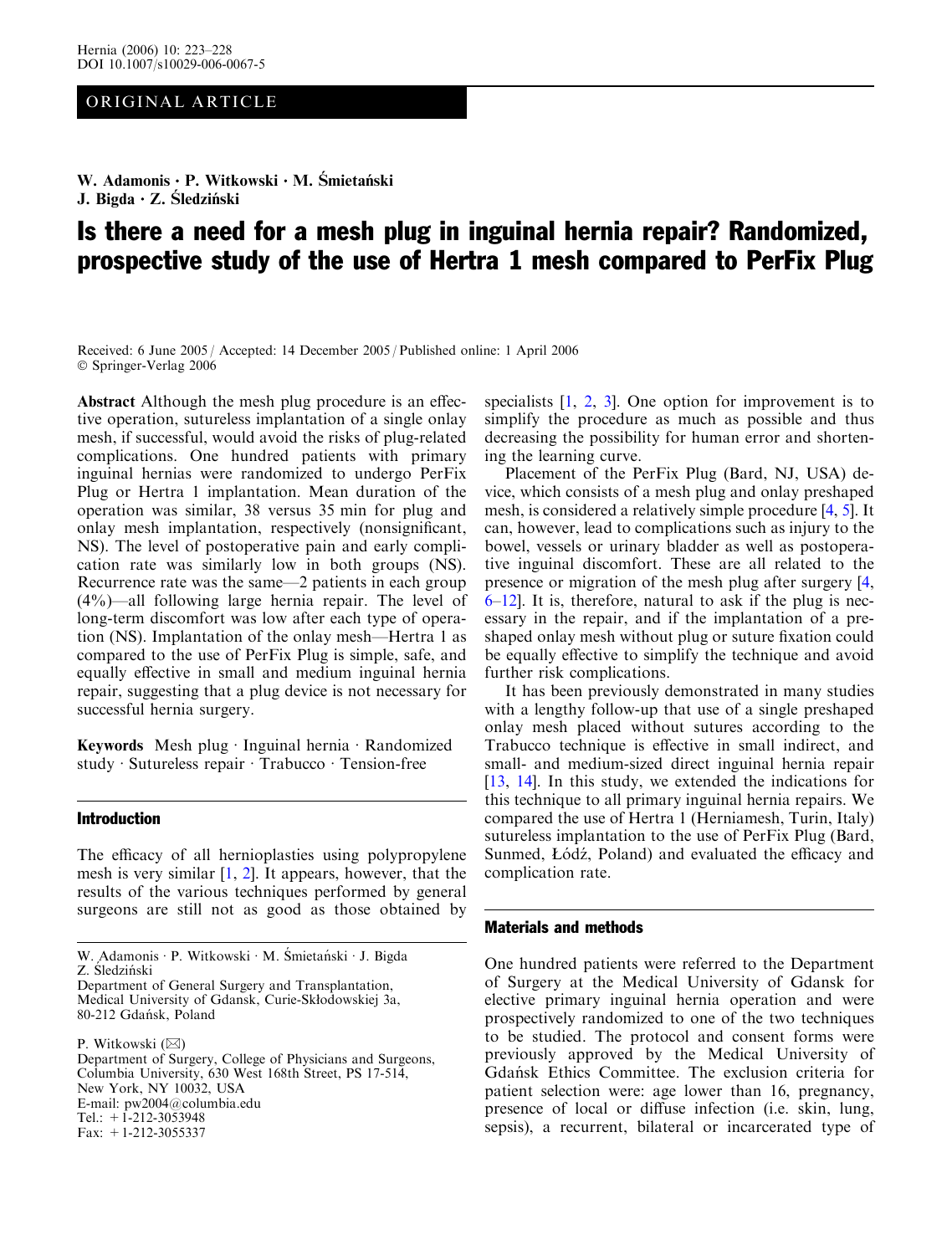hernia, or refusal to enter the study. Patients were randomized using a blind envelope system; the seal of the envelope was broken in the anesthetic room before surgery. Group I (HERTRA) consisted of 50 patients treated with Hertra 1 implantation; Group II (PLUG) also consisted of 50 patients treated with the PerFix Plug. Each operation was performed either by an experienced surgeon or by a resident under his/her supervision. Hernia type and size was classified according to the Gilbert classification with Rutkow modification [\[16](#page-5-0)]. Patients were offered local anesthesia with 1:1 mixture of 1% Lidocaine and 0.5% Bupivacaine. Additionally Midazolam 1 mg and Fentanyl 50 *l*g were used as needed. Some patients preferred spinal or general anesthesia. No antibiotic or antithrombotic prophylaxis was used in either group.

#### Operative procedures

PerFix Plug repair was performed as described by Rutkow using nonabsorbable 2-0 suture to secure the plug and to reapproximate the external oblique aponeurosis [[5](#page-5-0)]. Hertra 1 was implanted according to Trabucco's description for small and medium size hernias [[14\]](#page-5-0). After dissection, the hernia sac was invaginated into the peritoneal cavity and the edges of the defect were approximated with a running superficial absorbable 2-0 suture placed without tension to flatten the posterior wall of the inguinal canal. A preshaped onlay mesh—Hertra 1 was then placed without suture fixation on the posterior wall allowing the spermatic cord to pass through an aperture in the mesh (Fig. 1). Hertra tails were secured with one interrupted suture in a similar fashion as the onlay mesh in the PerFix Plug device. The external oblique aponeurosis was reapproximated below the spermatic cord with the same nonabsorbable suture. Skin and Scarpa's fascia were each brought together with absorbable 4-0 continuous sutures. The wounds were not drained. The duration of operation was recorded for each procedure. Control of postoperative pain was maintained with ketoprofol (KETONAL—Lek Polska, Pruszkow, Poland) 50 mg IM given as frequently as needed. Postoperatively physical activity was not restricted except for the patients who underwent spinal anesthesia and remained in bed rest for 24 h. The level of pain was assessed by visual analog scale (VAS) on the morning after surgery. Patients were allowed to return to manual work 2 weeks after surgery and to harder physical work 2 weeks later. The follow-up examinations were at 4 weeks after operation (first visit), and again 6 months postoperatively. Patients who refused to return to the clinic were interviewed by telephone.

#### Statistical analysis

Values with normal distribution are expressed as mean  $\pm$  standard deviation (SD); values with other



Fig. 1 Preshaped onlay mesh- Hertra 1 is placed without suture fixation on the posterior wall of the inguinal canal. Next, external oblique aponeurosis is approximated over the mesh and below the spermatic cord with running nonabsorbable suture (reprinted after permission of Ermanno E. Trabucco, M.D.)

distributions are expressed as median and range. Continuous nonpaired variables were tested with the Mann– Whitney independent rank sum test or the  $t$  test, depending on the distribution. The Pearson's chi-square test as corrected by Yates was used to compare categorical variables. The results were calculated using Statistica 5.77 software (StatSoft Inc., USA). For all comparisons, a P value less than 0.05 was considered significant.

# **Results**

# Comparison between groups

Both groups were similar with regard to age, sex, ASA score, and type and size of hernia (NS). Table [1](#page-2-0) compares the clinical features of the two groups. Most patients underwent the procedure under local anesthesia—43 (86%) in group HERTRA and 42 (84%) in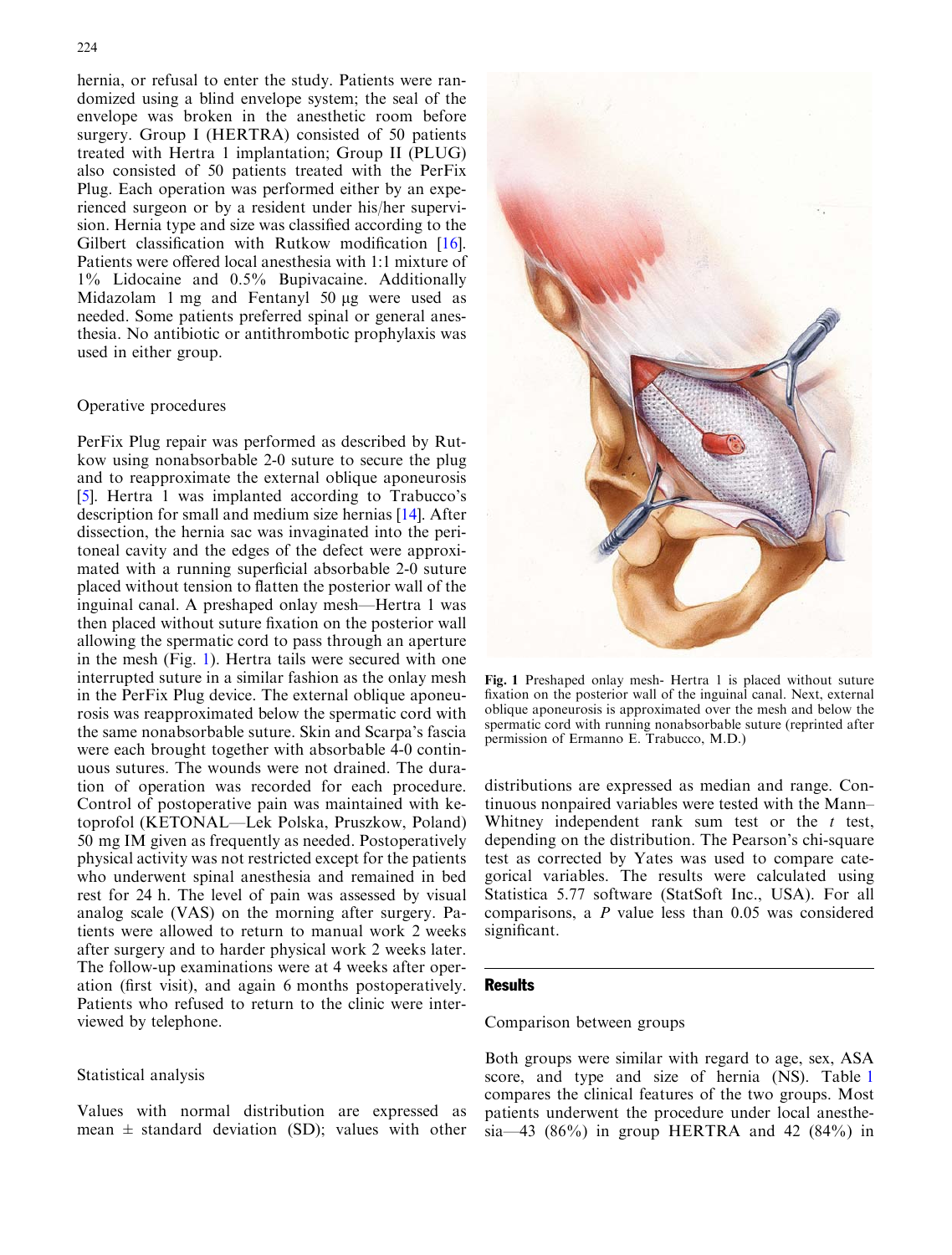<span id="page-2-0"></span>Table 1 Patients and hernia characteristics

|                             |    | <b>HERTRA</b>   | PLUG            |
|-----------------------------|----|-----------------|-----------------|
| Age (mean $\pm$ SD)         |    | $55.4 \pm 17.9$ | $54.2 \pm 17.2$ |
| Range                       |    | $(17 - 89)$     | $(19 - 85)$     |
| <b>Sex</b>                  |    | 48 M, 2 W       | 48 M, 2 W       |
| ASA                         | L  | $28(56\%)$      | $25(50\%)$      |
|                             | Н. | $8(16\%)$       | 12(24%)         |
|                             | Ш  | 14 $(28%)$      | 13 $(26\%)$     |
| Hernia size                 |    | Hernia type*    |                 |
| Small (defect $\leq 1$ cm)  |    | $1(2\%)$        | $5(10\%)$       |
|                             | 5  | 8(16%)          | $6(12\%)$       |
| Medium (defect $\leq$ 4 cm) | 2  | 13 $(26%)$      | 14 $(28%)$      |
| Large (defect $>4$ cm)      | 3  | $17(34\%)$      | 16 32%          |
|                             | 4  | $10(20\%)$      | 8(16%)          |
|                             | 6  | $1(2\%)$        | $1(2\%)$        |
|                             |    | P > 0.05        |                 |

\*Gilbert–Rutkow classification (15)

group PLUG; (NS). Spinal and general anesthesia was carried out in 4 (8%) and 3 (6%) patients during Hertra 1 implantation and in 7 (14%) and 1 (2%) cases when plug was applied, respectively  $(P>0.05)$ .

#### Comparison of outcomes

Duration of Hertra 1 implantation did not differ statistically from PerFix Plug procedure—mean 35 min (range 25–80) versus 38 min (range 30–75), respectively (NS). The amount of local anesthesia solution used during the operation was  $39 \pm 6$  and  $35 \pm 6$  ml respectively (NS). Level of postoperative pain according to VAS was also similar in both groups: 4 (1–9) in group HERTRA versus 5 (2–9) in PLUG (NS). Patients needed NSAID equally in the first week after surgery in both groups: 3 days (2–10) and 4 days (2–11) ( $P > 0.05$ ), and they resumed their normal home activity: 4 days (range 3–11) versus 5 days (range 3–12), respectively  $(P>0.05)$ . Although the number of postoperative complications was higher in the PLUG group—8 (16%) versus 2 (4%) in Hertra group ( $P < 0.05$ ), the difference between specific types of complication did not differ statistically  $(P>0.05;$  Table 2). Scrotal or wound hematoma occurred in 1 (2%) case after Hertra 1 and in 2 (4%) cases after PerFix Plug implantation. Scrotal or wound edema was found in 1 (2%) patient from the Hertra group and 3 (6%) patients in the Plug group. One

Table 2 Early postoperative complications

| Complication                              | <b>HERTRA</b> | PLUG     | P value     |
|-------------------------------------------|---------------|----------|-------------|
| Total                                     | 2 $(4\%)$     | 8(16%)   | $P = 0.048$ |
| Scrotal edema                             | $1(2\%)$      | 3(6%)    | NS          |
| Wound or scrotal<br>hematoma              | $1(2\%)$      | $2(4\%)$ | <b>NS</b>   |
| Deep vein thrombosis<br>(side of surgery) |               | $1(2\%)$ | NS          |
| Wound infection                           |               | $1(2\%)$ | NS          |
| Urinary retention                         |               | $1(2\%)$ | <b>NS</b>   |
|                                           |               |          |             |

patient with wound infection after plug repair recovered after wound debridement and antibiotic therapy without excision of the mesh. One case of deep vein thrombosis and urinary retention followed a plug repair.

See Table 3 for long-term results. Since the follow-up at 6 months was poor, we changed the protocol and all patients were called for examination on the same date, approximately 21 months (12–33) after surgery. Physical examinations were performed in 29 (58%) patients in group HERTRA and in 28 (56%) patients in group PLUG (NS). Telephone follow-up was performed in patients who did not comply. Two patients were lost to follow-up in each group; the follow-up rate was 96%.

Two cases (4%) of recurrence were found in each group on physical examination. In the HERTRA group recurrences appeared after large direct hernia repair at 3 weeks and after large indirect hernia repair after 4 months. Recurrences were found next to the pubic tubercle and were repaired by insertion of the PerFix Plug. In the PLUG group one recurrence appeared 1 year after large direct hernia repair, also in the pubic tubercle region and was treated with another plug; another recurrence was found on the second postoperative day during exploration of the large wound hematoma in a patient with a coagulopathy. The plug was removed and Hertra 1 was implanted instead.

Six percent of the patients had moderate groin pain, which restricted patients' physical activity. Most of the patients in both groups were very satisfied or satisfied after the procedure. The result of operation was assessed as very good by 29 (58%) versus 22 (44%) patients after Hertra 1 and Plug implantation, respectively; good by 16 (32%) versus 20 (40%), fair by 2 (4%) versus 4 (8%), and bad by 1  $(2\%)$  versus 2  $(4\%)$  patients in groups, respectively  $(P>0.05)$ .

#### **Discussion**

PerFix Plug repair has become very popular because it is simple and easy to learn [[5\]](#page-5-0). It is the optimal procedure for femoral and recurrent hernia repair, where the plug

Table 3 Long-term follow-up results  $(P > 0.05)$ 

|                                                                                                                                              | <b>HERTRA</b>                                            | PLUG                                                                                                |
|----------------------------------------------------------------------------------------------------------------------------------------------|----------------------------------------------------------|-----------------------------------------------------------------------------------------------------|
| Follow up (months)<br>Physical examination<br>Telephone call<br>Total follow-up rate<br>Recurrence<br>Hernia type and size.                  | $21(12-33)$<br>29(58%)<br>19(38%)<br>48 (96%)<br>2(4%)   | $21(12-33)$<br>$28(56\%)$<br>20(42%)<br>48 $(96\%)$<br>2 $(4\%)$<br>III, IV (large) III, IV (large) |
| Long-term pain<br>No pain<br>Pain—does not limit physical activity 12 (24%)<br>Pain-limits some activity<br>Pain-limits normal life activity | P > 0.05<br>33 $(66\%)$<br>3(6%)<br>$\theta$<br>P > 0.05 | 29(58%)<br>$16(32\%)$<br>3(6%)<br>$\Omega$                                                          |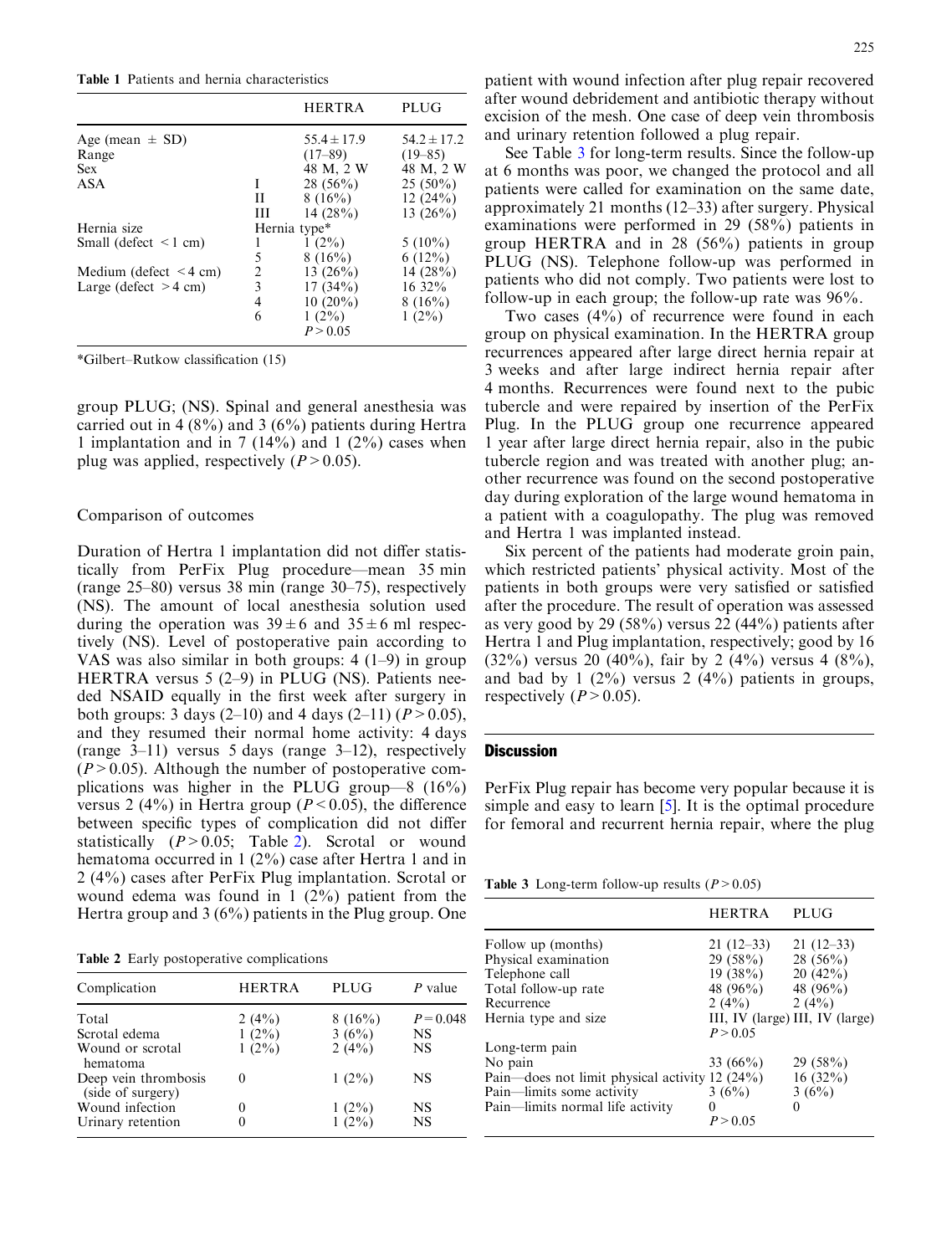naturally fills the earlier existing cylindrical space. For our study, we chose a group of patients with primary inguinal hernia repairs, whose risk for plug-related complications was increased due to the flat shape of the fascial defect and to the lack of three-dimensional space  $[5, 7-13]$  $[5, 7-13]$  $[5, 7-13]$  $[5, 7-13]$  $[5, 7-13]$  $[5, 7-13]$ . Although specialists who use the plug do not generally see complications, they appear in the patients operated on in general surgery units. Technical failures, such as inappropriate plug fixation or insufficient plug mass reduction, could be one of the reasons for complications. [\[4](#page-5-0), [6](#page-5-0)–[12\]](#page-5-0). Rutkow describes excision of the inner plug petals in 90% of cases while suggesting the need for individualization based on personal surgical experience [[5\]](#page-5-0). Millican recommends suturing the inner petals of the plug to flatten out the umbrella in the preperitonael space to decrease the risk of complications [[4](#page-5-0), [16\]](#page-5-0). Trabucco, for similar reasons abandoned the tridimensional plug and replaced it with flat preshaped meshes T4 or T5 (Herniamesh, Turin, Italy) placed in the preperitoneal space in addition to the onlay mesh. He later found that preperitoneal meshes are not necessary in small indirect and medium size direct hernia repairs [\[13](#page-5-0)]. Based on these data, we hypothesized that avoidance of plug implantation and a sutureless inguinal hernia repair using Hertra 1 placed according to the Trabucco description may be both efficient and safe for all primary inguinal hernioplasties.

Duration of Hertra 1 operation did not differ from PerFix Plug repair. Mesh placement is quick and simple in both procedures compared to dissection of the hernia sac, which usually consumes more time and is technically more challenging. Therefore, dissection of the hernia sac as a common part of both procedures most strongly influences the total procedure time in both study groups. Nevertheless, the Hertra 1 operation is technically simpler, avoiding the plug insertion and fixation. It is easy to learn and teach, even to surgeons in training as long as they are familiar with the anatomy of the inguinal canal. Both procedures can be easily performed under local anesthesia, which was similar in both groups.

Postoperative pain depends on many factors: consumption of analgesics, tachyphylaxis, patient age, postoperative activity, and surgical technique [\[17](#page-5-0), [18](#page-5-0), [19](#page-5-0), [20\]](#page-5-0). The perioperative routine was the same in both groups. In most studies, as in ours, the level of postoperative pain was similar after different tension-free techniques [[17,](#page-5-0) [18\]](#page-5-0). Although the total early complication rate was higher after PerFix Plug repair, the number of specific complications was similar. One patient from the Plug group developed urinary retention and deep vein thrombosis; however, inguinal sonography revealed no plug migration or vein compression. Spinal anesthesia and 24 h bed immobilization afterwards could have contributed to urinary retention and vein thrombosis in this patient. Wound infection rate in our study was 2%, low, considering the procedure was performed without antibiotic prophylaxis. Superficial wound infection does not depend on the method of

hernia repair from the anterior approach [\[19\]](#page-5-0). It is strongly related to standards of aseptic routine in the hospital. Both Hertra 1 and PerFix Plug are made of macroporous monofilament polypropylene, which is relatively resistant to bacterial invasion. Wound hematoma is the result of insufficient hemostasis during the procedure, and may be related to scissor dissection rather than electrocautery, as suggested by Rutkow [[5\]](#page-5-0). Edema of the testes is more common after traditional suture herniorrhaphy and may be caused by the extensive dissection and muscle approximation [\[21\]](#page-5-0). During mesh hernioplasties, these technical stresses are avoided, as it is excessive manipulation of the spermatic cord. In our study, this was a rare complication and none of them resulted in testicular atrophy in long-term follow-up. Patients were discharged from the hospital the morning after surgery since the Polish health insurance system requires at least 24 h hospitalization in order to allow reimbursement. Most of our patients resumed their normal home activity within a few days after either procedure. We did not compare time away from work in our study because this depends largely on socioeconomic factors (motivation, type of insurance), or on the local doctor's advice, which differs widely [\[22](#page-5-0), [23](#page-5-0), [24](#page-5-0)].

Reported recurrence rate ranges from 0.1 to 10% [\[2](#page-5-0), [4](#page-5-0), [5](#page-5-0), [24](#page-5-0)]. This wide variation is not only solely due to different surgical methods, but also due to factors such as the definition of recurrence, type of study, patient population, type of hernia, surgeon experience, type of suturing material and mesh, method of follow-up examination, and evaluation of results [\[20](#page-5-0)]. The most reliable evaluation of recurrences is found in randomized, prospective multicenter trials with meta-analysis of individual patient data [[1\]](#page-5-0). In our series, the recurrence rate appears to be high at 4%. This may be explained by the following: about half of all operated hernias were large, operations were performed by 12 different surgeons (mostly residents) and the follow-up rate was high at 96%. Our study tested the effectiveness of each procedure as performed by general surgeons, mainly residents rather than hernia specialists. All recurrences in both groups occurred after large direct or indirect hernia repair in the space next to the pubic tubercle. Mesh, which covers and repairs large defects of the posterior wall of the inguinal canal is subjected to greater intraabdominal pressure and must be very well fixed to the surrounding tissue. A large hernia may be better treated with the Lichteinstein repair or with a large mesh sheet placed in the preperitoneal space according to Stoppa, Wantz (Rignault), or laparoscopically. In this study, we were most interested in the simplest and least invasive method; for large hernias, the Hertra 1 implantation appears insufficient unless an additional larger, preshaped, flat, rigid mesh—T5 with a hole for the spermatic cord is implanted in the preperitoneal space [\[13\]](#page-5-0). Our results suggest that PerFix Plug may also be ineffective in such cases—even ''plug specialists'' found a recurrence rate of 2% after repair of large direct or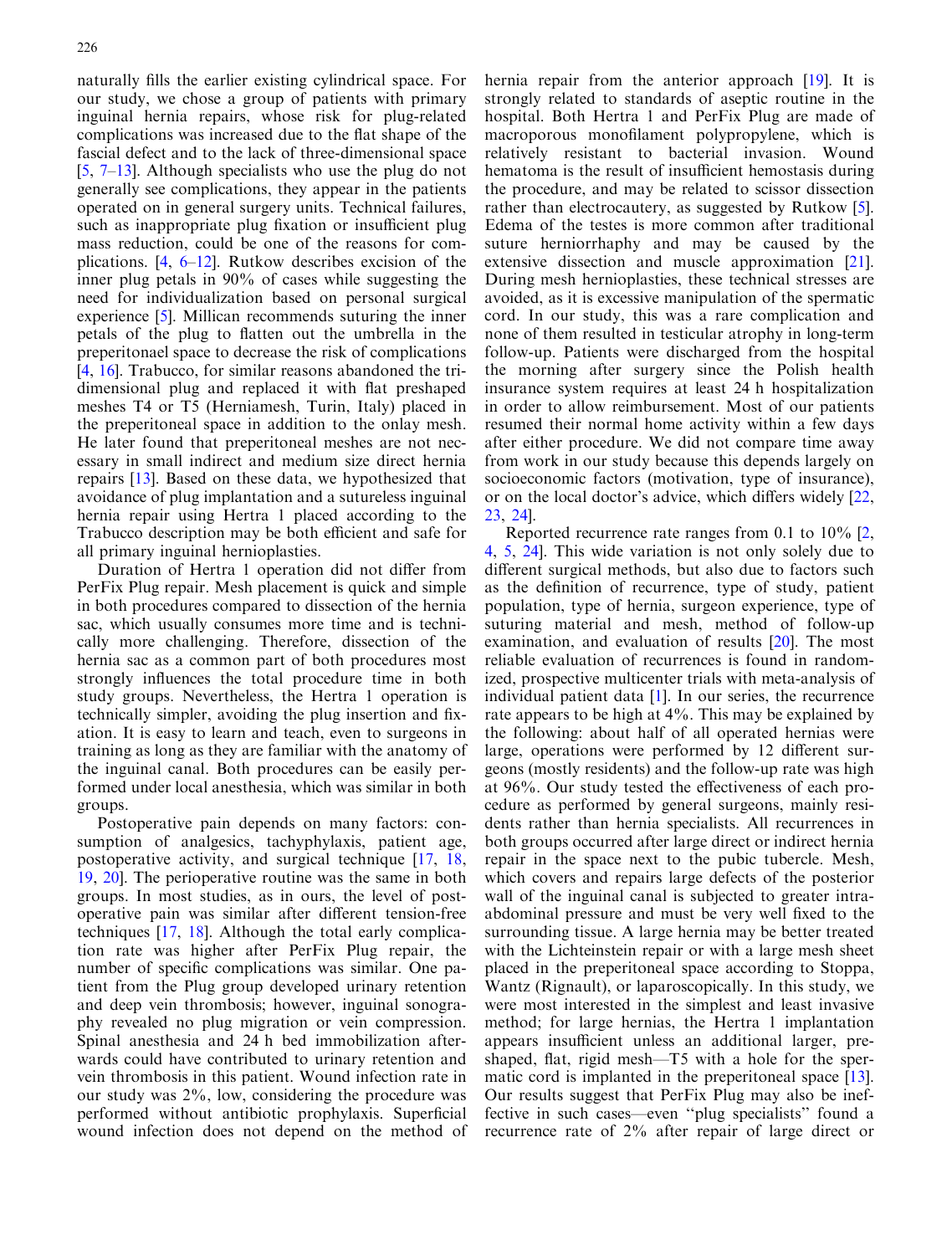pantaloon primary defects [[5\]](#page-5-0). Some surgeons have tried placing two or more plugs next to each other, suturing them together in the defect and covering them with sutureless onlay mesh, but this technique, in our opinion, seems unstable, complicated, and ineffective. Moreover, this mass of prosthetic material is more difficult to infiltrate with connective tissue than a single piece of macroporous, flat mesh, such as the Hertra 1. Even ''plug specialists'' prefer the Lichteinstein onlay mesh repair instead of PerFix Plug for type III hernias due to the unacceptable high recurrence rate after plug insertion [[4\]](#page-5-0).

In this study, we found that both Hertra 1 and PerFix plug implantation were very effective in small and medium size hernia repairs, when the defect was smaller than 4 cm. We found no recurrence in these cases with nearly 2-year mean follow-up. Previous reports by Trabucco and others have shown that Hertra 1 implantation is effective in small and medium size direct defects and small indirect hernias [[13,](#page-5-0) [14](#page-5-0), [25](#page-5-0), [26\]](#page-5-0). We found this technique was also effective in medium indirect hernia repairs. It is still necessary, however, to evaluate this type of operation in a larger group of selected patients before the procedure is universally recommended for this type of defect. Trabucco has suggested placement of an additional round-shaped mesh T4 with a hole for the spermatic cord without suture fixation in the preperitoneal space in this type II hernia [[13\]](#page-5-0).

With regard to pain there was little difference between the two procedures. We defined chronic pain as discomfort in the inguinal region that lasts longer than 3 months after surgery. In our study, 6% of the patients from both groups complained of chronic pain, which limited their physical activity and 20% of patients reported only mild discomfort, which did not influence their normal activities. Similar results were found by many others, where both mesh and nonmesh techniques were used, supporting the idea that pain is not only related to chronic reaction to mesh [[2](#page-5-0)]. In some patients, it can be a result of scar tissue formation and/or nerve entrapment in the region of surgery, while in others pain may be due to myalgia, neuralgia or even joint or bone disease, especially in patients, who had similar symptoms prior to surgery [\[2](#page-5-0), [5](#page-5-0)]. In the Trabucco repair, Hertra 1 is separated from the spermatic cord by the external oblique aponeurosis, which is approximated below the cord [[13](#page-5-0)]. Thus, nerves and vessels of the cord are separated from the prosthesis and the surrounding inflammation process, decreasing the risk of chronic damage to these structures during scar formation.

Most of the patients in both study groups subjectively assessed results of their procedures as very good and good, which correlates well with their uncomplicated postoperative courses.

Implantation of the Hertra 1 mesh constitutes the simplest form of inguinal hernia repair and offers the advantage of using a minimal amount of prosthetic material and sutures. Hertra 1—onlay mesh is similar to only one part of the PerFix Plug set and correlates with

the upper mesh of the Prolen Hernia System device (PHS; Ethicon, Irvine CA). Volume of prosthetic material used should be limited, especially in young, thin, active patients because of the higher risk of discomfort due to the more robust acute and chronic inflammatory reaction in a smaller anatomical space. Preperitoneal dissection and plug or PHS device placement unnecessarily increases the risk of complication [\[17](#page-5-0)]. Compared to the Lichtenstein technique, Hertra 1 implantation without suture anchoring avoids the tension on the mesh-suture-tissue line which may cause pain

and tissue rupture. Additionally, it is very likely that separation of the mesh from the spermatic cord by the oblique aponeurosis in the Hertra 1 implantation can decrease the risk of damage to the vas deferens described lately after other tension-free techniques [\[27](#page-5-0)].

Hertra 1 is commercially available as a ''ready to place mesh''. Adjusted in shape to the posterior wall of the inguinal canal, it is made of macroporous, monofilament polypropylene with high rigidity and flat shape memory. These features allow Hertra 1 to lie flat without suture fixation and remain without tension between two fascial layers compressed by intraabdominal pressure and tissue. Mesh that is too malleable and soft may not be appropriate for this type of repair, since it may curl and wrinkle, thus leading to complications when placed without suture. The external oblique aponeurosis envelops the mesh in interfascial planes and prevents migration. Therefore, the approximation of the aponeurosis should be performed carefully, since it is responsible for wound integration in the early postoperative period. Next, scar formation seals the two fascial layers and maintains a protective role. Assessment of the ability to successfully close the aponeurosis is required before deciding to use the Hertra 1 implantation.

Compared to many other complex standard repairs, the Hertra 1 may also be cost-effective since it requires limited dissection and suturing, thus shortening operation time and accelerating recovery [\[25\]](#page-5-0). Although small differences in operative time do not influence the cost of the procedure in Polish and European hospitals as much as in the USA, in the long run, Hertra 1 implantation may be cost-effective by limiting the risk of complications [[2,](#page-5-0) [24](#page-5-0)].

#### **Conclusions**

In this prospective randomized study, we have shown that the implantation of a preshaped onlay mesh Hertra 1 without suture fixation is a simple and effective operation for the repair of primary small or medium size, inguinal hernias. The simplicity and effectiveness of this operation favors its use for repair of the most common types of inguinal hernias by general surgeons.

Acknowledgment We would like to express our appreciation to Professor Mark A. Hardy, M.D., Ermanno E. Trabucco, M.D. and Eric Liu, M.D. for their review of the manuscript and suggestions.